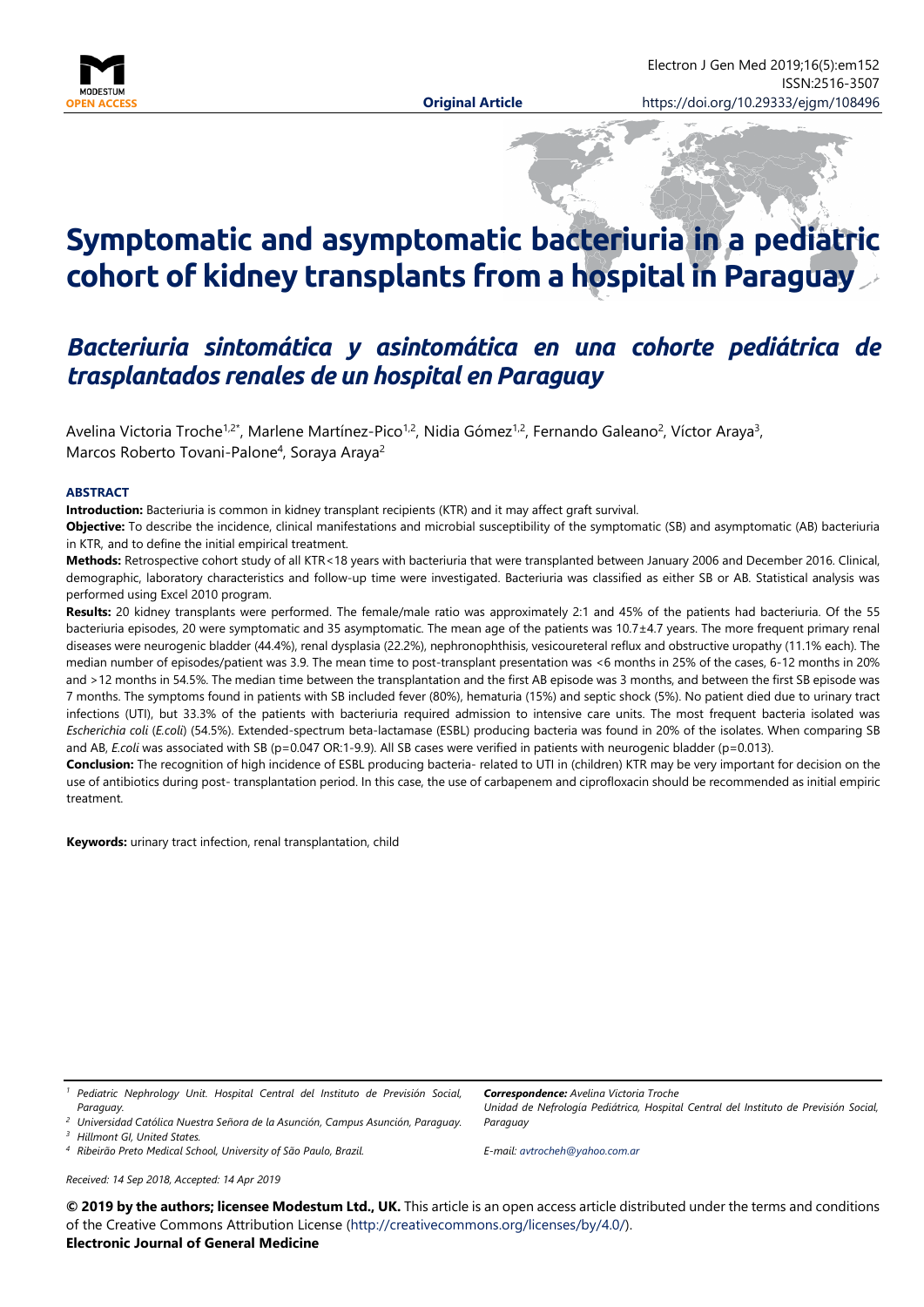#### **RESUMEN**

**Introducción:** La bacteriuria es común en los receptores de trasplante renal (RTR) y puede afectar la sobrevida del injerto.

**Objetivo:** Describir la incidencia, manifestaciones clínicas y sensibilidad microbiana de las bacteriurias sintomáticas (BS) y asintomáticas (BA) en los RTR, para definir el tratamiento empírico inicial.

**Métodos:** Estudio de cohorte retrospectivo, de todos los RTR menores de 18 años de edad con bacteriuria que fueron trasplantados desde enero de 2006 a diciembre de 2016. Se estudiaron las características clínicas, demográficas, laboratoriales y el seguimiento de los pacientes. Las bacteriurias se categorizaron en BS y BA. El análisis estadístico se realizó con el programa Excel 2010.

**Resultados:** Se realizaron 20 trasplantes renales. La relación mujer/hombre fue de aproximadamente 2: 1 y 45% de los RTR desarrollaron bacteriuria. De 55 episodios de bacteriuria, 20 fueron sintomáticos y 35 asintomáticos. La edad media de los pacientes fue de 10.7±4.7 años. Las enfermedades renales primarias más frecuentes fueron vejiga neurogénica (44.4%), displasia renal (22.2%), nefronoptisis, reflujo vésicoureteral y uropatía obstructiva (11%, cada uno). La mediana de episodios por paciente fue 3.9. El período de presentación post-trasplante fue <6 meses en 25% de los casos, 6-12 meses en 20% y >12 meses en 54.5%. La mediana de tiempo entre el trasplante y el primer episodio de BA fue de 3 meses, y 7 meses para el primer episodio de BS. Los síntomas encontrados en los pacientes con BS fueron fiebre (80%), hematuria (15%) y choque séptico (5%). Ningún paciente falleció de infecciones del tracto urinario (ITU), pero 33.3% de los pacientes con bacteriuria requirió cuidados intensivos. El germen más frecuente fue Escherichia coli (*E. coli*) (54.5%). Se encontraron bacterias productoras de betalactamasas de espectro extendido (BLEE) en 20% de los aislamientos. Al comparar BS vs BA, *E. coli* se asoció con BS (p= 0.047 OR:1-9.9), y todos los episodios de BS se presentaron en pacientes con vejiga neurogénica (p= 0.013).

**Conclusión:** El reconocimiento de una alta incidencia de bacterias productoras de BLEE relacionadas con la ITU en niños (RTR) puede ser muy importante para tomar una decisión sobre el uso de antibióticos durante el periodo post-trasplante. En este caso, el uso de carbapenem y ciprofloxacina puede recomendarse como tratamiento empírico inicial.

**Palabras clave:** infección del tracto urinario, trasplante renal, niño

#### **INTRODUCTION**

Transplantation is the renal replacement therapy of choice for patients with pediatric chronic renal failure (1). Overall, the survival of patients submitted to renal graft has improved markedly in the pediatric population. However, renal graft survival depends on immunological and non-immunological factors such as hypertension, and urinary tract infections (UTI). UTI may cause scarring of the transplanted kidney and interstitial injury (1,2).

Post-transplant UTI continues to be one of the main causes of morbidity and mortality, since 60% of bacteremia is associated with such disorder (3). Their clinical presentation is variable and ranges from asymptomatic forms to symptomatic febrile UTI (with or without acute pyelonephritis), which can compromise patient care and graft prognosis (3,4). Acute pyelonephritis (when present) is characterized by the occurrence of fever, chills, pain at graft area and hematuria, and it should be differentiated from acute rejection (4).

According to the literature, accepted risk factors for febrile UTI development include abnormal anatomy, bladder dysfunction, immunosuppression, presence of a foreign body (such as urological catheters and stents), and patient demographic factors (5). Urological abnormalities, in turn, include hydronephrosis, vesicoureteral reflux, and neurogenic bladder, which often in combination, predispose to UTI (6).

Some scientific reports have showed that the more frequent bacteria involved in UTI during the post-transplant period are gram-negative bacilli, especially *Escherichia coli* (*E. coli*)*, Klebsiella spp*, *Pseudomonas aeruginosa* and *Enterococcus spp*. This implies, in particular, that there is a high prevalence of multi-resistant germs in this context, which could increase morbidity and mortality in transplant patients as well as cases of graft loss (7-10).

Recently, American and European researchers reported that there is difference in the UTI frequency (41% and 33%, respectively) among people around the world, due to individual differences (11).

Data about UTI in kidney transplant recipients (KTR) in Paraguay are scarce. Knowledge of microbial susceptibility is very important, given that this may contribute to decision about the initial empirical treatment to specific pathologies, in order to avoid the proliferation of multi-resistant organisms and complications (12).

The aim of the present study was to find out the incidence, clinical manifestations, causal agents and antibiotic sensitivity related to symptomatic (SB) and asymptomatic bacteriuria (AB) in KTR in order to decide the best initial empirical treatment for this group of patients.

#### **METHODS**

This was an observational, descriptive, retrospective cohort study that included all KTR under 18 years of age (n=20) with bacteriuria that were transplanted between January 2006 to December 2016 in the Pediatric Nephrology Unit of the Hospital Central del Instituto de Prevision Social in Paraguay.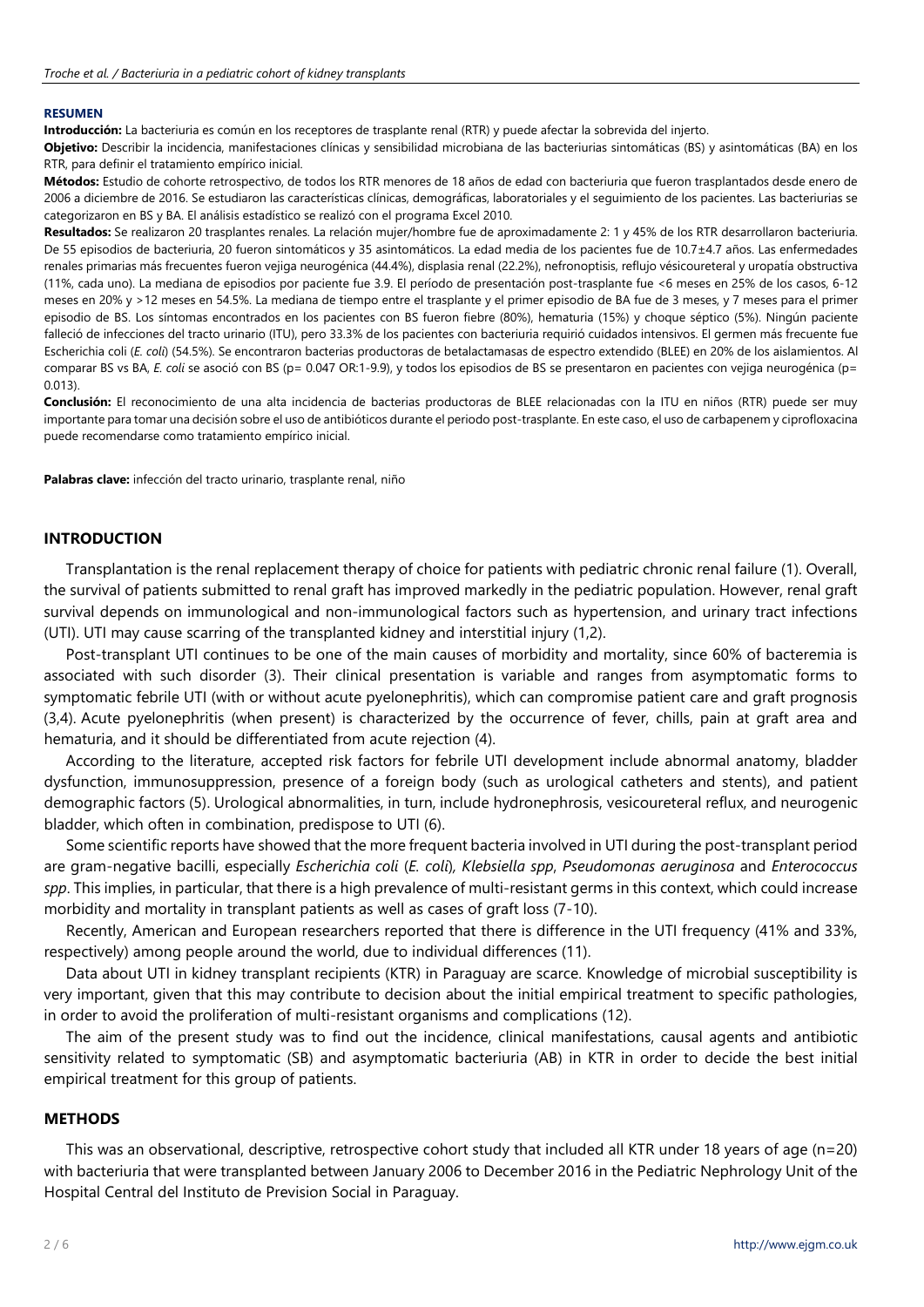According to the kidney transplant protocol of our Institution, the urine culture of each patient was requested at each post-transplant visit. Clean-catch midstream voided urine specimens were collected, except in patients with neurogenic bladder who needed bladder catheterization. The samples were stored in sterile bottles and processed immediately.

Urinalysis was performed through test strip (Urocolor 10® Standard Diagnostics INC, Korea). Microscopic observation of the urinary sediment was used to diagnosis of leukocyturia or evaluation for the presence of bacteria using gram stain.

We considered for diagnosis of urinary infection the following parameters: presence of nitrites and leukocyte esterase on the dipstick, as well as the microscopic observation of bacteria and leukocytes in the urinary sediment.

Based on urine culture, the account of colony forming units and resistance of bacteria were evaluated. The used culture mediums were selective (Eosin methylene blue (Britania, Argentina)) and not selective (Agar blood (Biomerieux, France)).

The microbial susceptibility and presence of extended-spectrum-beta-lactamase (ESBL) and carbapenemase were evaluated using the automated system VITEK® 2C (Biomerieux, France).

Minimum inhibitory concentrations (for the in vitro susceptibility study) were determined according to the recommendations of the Clinical and Laboratory Standards Institute. Presence of ESBL and carbapenemase was identified by the Advanced Expert System™ of the automated device.

All patients received triple immunosuppressive therapy with a calcineurin inhibitor, corticosteroid and mycophenolate mofetil. Seven of the nine patients with episodes of bacteriuria received induction therapy using interleukin 2 receptor antagonists (basiliximab, 10 mg (if patient < 35 kg) or 20 mg (if patient > 35 kg), through a bolus injection at the beginning of the surgery and on day 4 post-transplant). Corticosteroids were started intraoperatively (methylprednisolone at a dose of 15 mg/kg and rotating to prednisone 2 mg/kg /day, with a maximum dose of 60 mg/day (from day 1 postoperative), which was gradually tapered). Cyclosporin A levels were maintained between 150 to 200 ng/ml in the first 3 months after transplant and 100 to 150 ng/ml after the third month of the procedure. Tacrolimus levels were maintained between 10 to 15 ng/ml during the first month after transplant and between 5 to 10 ng/ml after the first month of the procedure. All patients received prophylaxis for Pneumocystis jirovecii with trimethoprim/sulfamethoxazole for six months.

Clinical, demographic, laboratory characteristics as well as follow up time were evaluated and categorized into two groups (SB and AB).

Statistical analysis was performed using Excel 2010 program. Qualitative data were presented as numbers and percentages, and quantitative data as mean, median and standard deviation. The categorical variables were compared with the chi square test and P values smaller than 0.05 were considered statistically significant.

Study definitions:

- Asymptomatic bacteriuria was defined as an isolation of  $\geq 10^{-5}$  cfu/mL in a single, clean-catch, voided urine specimen obtained from a person without symptoms or signs referable to urinary infection.
- Symptomatic bacteriuria was defined as an isolation of a single bacteria and a count of  $\geq 10^{-5}$  cfu/mL in a single, clean-catch, voided urine specimen, or of  $\geq 10^3$  cfu/mL in a sample obtained by bladder catheterization from a patient with clinical manifestations referable to urinary infection such as dysuria, frequency, urgency, fever and changes in the urine color.

#### **RESULTS**

In the study period, 20 children and adolescents were transplanted in our Hospital. 45% of them (9/20) had bacteriuria. The characteristics of the patients are described in **Table 1**.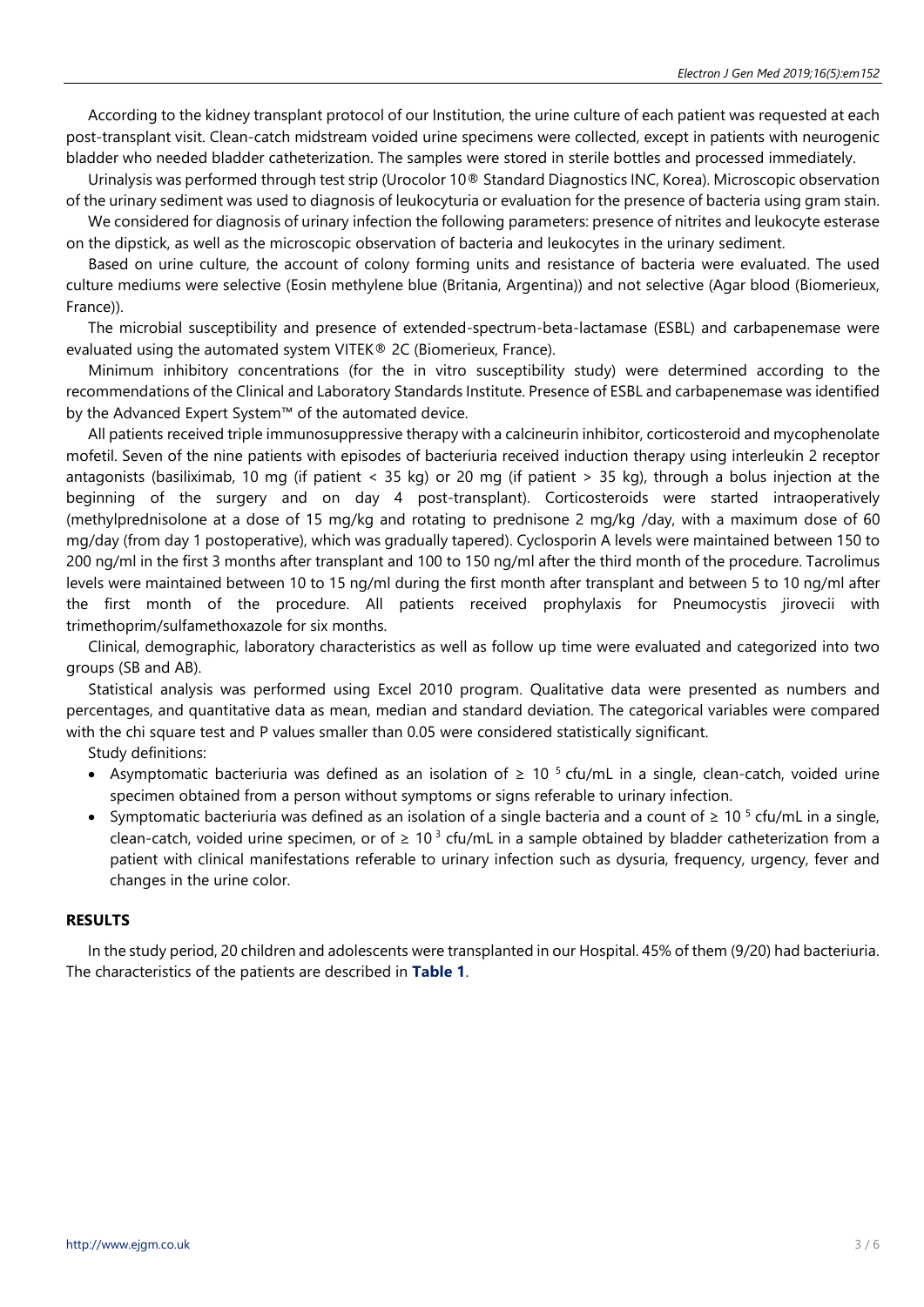#### **Table 1:** *Characteristics of the studied patients*

| <b>Number of patients</b>           | 20             |  |
|-------------------------------------|----------------|--|
| <b>Recipient age</b>                | $10,7 \pm 4,7$ |  |
| Number of patients with bacteriuria | 9/20 (45%)     |  |
| Number of episodes of bacteriuria   | 55             |  |
| Gender                              |                |  |
| Male                                | 19             |  |
| Female                              | 36             |  |
| <b>Female: Male</b>                 | $\approx$ 2:1  |  |
| Median of episodes per patient      | 3,9(1 a 17)    |  |
| <b>Primary renal disease</b>        |                |  |
| Neurogenic bladder                  | 4/9 (44.4%)    |  |
| Renal dysplasia                     | 2/9 (22.2%)    |  |
| Nephronophthisis,                   | 1/9 (11.1%)    |  |
| Vesicoureteral reflux               | $1/9(11.1\%)$  |  |
| Complex uropathy                    | 1/9 (11.1%)    |  |
|                                     |                |  |

The primary renal diseases found were neurogenic bladder in 44.4% of the patients (4/9), renal dysplasia in 22.2% (2/9), nephronophthisis, vesicoureteral reflux and uropathy in 11.1% each (1/9).

Of the 55 bacteriuria events, 20 were symptomatic (36%) and 35 (64%) asymptomatic. The average time between the transplantation and the first AB episode was 3 months (0.5 to 12 months), while for the first SB episode was 7 months (1 to 24 months).

The most frequent bacteria isolated were *E. coli* in 54.5% of the isolates (30/55), followed by *Klebsiella pneumonia* in 12.7% (7/55), *Enterococcus faecalis* in 9.1% (5/55) and *Enterobacter cloacae* in 7.3% (4/55). Extended-spectrum betalactamase-producing bacteria were found in 20% of the isolates (11/55).

When comparing SB with AB, we found that *E.coli* was associated with SB (p = 0.047 OR: 1-9.9). All SB episodes occurred in patients with neurogenic bladder ( $p = 0.013$ ). 33.3% of the patients with bacteriuria (3/9) presented a decrease in glomerular filtration rate after an average time of 6 months post-transplant.

No mortality was recorded due to urinary infection in the present study, however in 33.3% of the patients with bacteriuria (3/9) intensive therapy care was required.

### **DISCUSSION**

Infections are the main cause of post-transplant hospitalizations, with UTI being the most common. Such disorders can potentially cause kidney scarring and interstitial fibrosis, and even graft dysfunction (2).

According to reports from different authors, the frequency of urinary infection in post-renal transplant patients varies from 7.3% to 75%, which could be explained by the lack of uniformity in the UTI definitions and differences in the followup period (4,13). In our group of patients, the UTI frequency was 45%, with similar results as reported by Wu et al. (2016) (11).. Our finding concerning the most common bacteria related to bacteriuria in KTR (*E. coli*) is consistent with the results of other studies (4,13). Furthermore, we found a higher UTI prevalence in females, which corroborates the results of John et al. (2006) (14). It should be also noted that, in the present study, congenital diseases were the most frequent causes of renal failure and transplant requirement.

Another relevant point is that the time of presentation of post-transplant bacteriuria in most of our patients was after 6 months of transplantation. In addition, the average time between transplantation and the first episode of AB was 3 months (with a range of 15 days to 12 months), while for the first episode of SB was 7 months (with a range of 1 to 24 months). This finding does not coincide with previous studies, given that the first semester post-transplantation is considered a decisive time frame for developing UTI due to the use of urinary tract instrumentation and intensive immunosuppression (13). Late infections (occurring more than 6 months after transplant) are usually secondary (1).

Previous studies determined that anatomic or functional abnormalities of the lower urinary tract carry a higher risk of developing UTI in the post-transplant period. According to these authors, such infections should be resolved before transplantation. The increased risk of UTI in patients with neurogenic bladder, for instance, can be minimized with good patient selection, correct bladder emptying and maintaining low intravesical pressures (15). Our patients were evaluated in the pre-transplant period through radiological and urodynamic analysis and underwent cystoplasty (if required). We hypothesized that SB episodes in this group of patients could be due to lack of adherence to clean intermittent catheterization. Moreover, the patients did not present SB episodes in the first 6 months post- transplantation because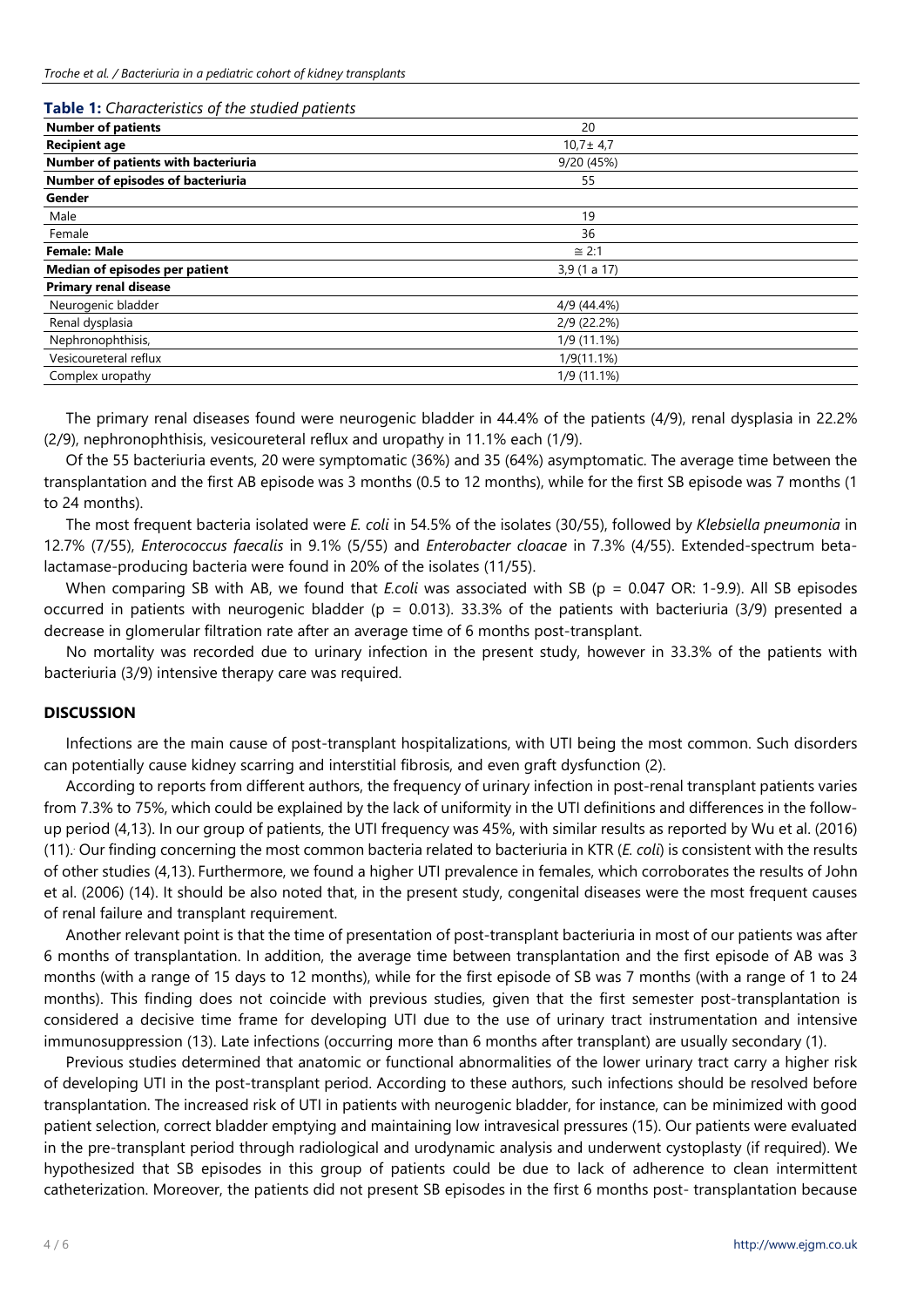they received prophylaxis for *Pneumocystis jiroveci* with trimethoprim-sulfamethoxazole, which would also treat the most common microorganisms found in our study.

Data from the literature suggest that patients undergoing kidney transplantation have a higher risk of developing UTI from resistant bacteria (16). The frequency of isolation of ESBL- producing bacteria in our Institution was 20%, which is numerically lower than the frequency reported by other researchers (4). After the present findings we decided to use carbapenem or ciprofloxacin (which should cover ESBL- producing bacteria) (17) as initial empirical antibiotic regimen for all patients with symptomatic bacteriuria episodes. This regimen was adjusted based on the culture report and microbial susceptibility test findings.

The UTI recurrence rate observed in our patients was 72%, which is similar to the published literature (18). Dupont et al. (2007) (19) reported that more than half of post-transplant patients with recurrent UTI develop renal scarring. However, we did not observe this finding in our patients. We found, moreover, that 33.3% of the patients with bacteriuria required admission to intensive care units, and all patients survived. This is similar to the findings of Giraldo-Ramírez et al. (2016) (13).

Although our study is limited by the fact that it is retrospective and has a small sample size, it may be considered relevant for the population of KTR , since it included all children who had received a kidney transplant from January 2006 to December 2016 in a reference hospital from Paraguay.

In conclusion, the UTI occurrence post-kidney transplant is a condition that influences both the health of patients and graft survival. In this regard, the recognition of high incidence of ESBL producing bacteria- related to UTI in (children) KTR may be very important for decision on the use of antibiotics during post- transplantation period. In this case, the use of carbapenem and ciprofloxacin may be recommended as initial empiric treatment. Our findings have, therefore, led to significant changes in patient management from our Kidney Transplant Unit. Furthermore, it seems that in the pediatric population there are important differences in the causes and severity of UTI complications when compared with adult series, given that most of these complications in children are due to congenital diseases. In order to answer this question we plan to continue our study, with the inclusion of a larger sample size for comparison with the adult renal transplant population.

#### **Conflict of interest**

The authors declare that there is no conflict of interest.

# **REFERENCES**

- 1. Karuthu S, Blumberg EA. Common infections in kidney transplant recipients. Clin J Am Soc Nephrol. 2012;7(12):2058-70. <https://doi.org/10.2215/CJN.04410512> PMid:22977217
- 2. Mudalige NL, Kessaris N, Stojanovic J, Marks SD. Improved outcomes for paediatric renal transplant recipients. Paediatr Child Health (Oxford). 2018;28(7): 337-43. <https://doi.org/10.1016/j.paed.2018.04.007>
- 3. Ko KS, Cho DO, Ahn JH, et al. Infections after renal transplantation. Transplant Proc. 1994; 26(4):2072-4.
- 4. Chacón-Mora N, Díaz JP, Matía EC. Urinary tract infection in kidney transplant recipients. Enferm Infecc Microbiol Clin. 2017;35(4):205–70. <https://doi.org/10.1016/j.eimc.2016.03.003> PMid:27112976
- 5. Sharifian M, Rees L, Trompeter RS. High incidence of bacteriuria following renal transplantation in children. Nephrol Dial Transplant. 1998;13(2):432–5. <https://doi.org/10.1093/oxfordjournals.ndt.a027842> PMid:9509458
- 6. Cairns HS, Spencer S, Hilson AJ, Rudge CJ, Neild GH. 99mTc-DMSA imaging with tomography in renal transplant recipients with abnormal lower urinary tracts. Nephrol Dial Transplant. 1994;9(8):1157–61. <https://doi.org/10.1093/ndt/9.8.1157> PMid:7800217
- 7. Souza RM, Olsburgh J. Urinary tract infection in the renal transplant patient. Nat Clin Pract Nephrol. 2008;4(5):252-64. <https://doi.org/10.1038/ncpneph0781> PMid:18334970
- 8. Vidal E, Torre-Cisneros J, Blanes M, et al. Bacterial urinary tract infection after solid organ transplantation in the RESITRA cohort. Transpl Infect Dis. 2012;14(6):595-603. <https://doi.org/10.1111/j.1399-3062.2012.00744.x> PMid:22650416
- 9. El Amari EB, Hadaya K, Bühler L, et al. Outcome of treated and untreated asymptomatic bacteriuria in renal transplant recipients. Nephrol Dial Transplant. 2011;26(12):4109-14. <https://doi.org/10.1093/ndt/gfr198> PMid:21592976